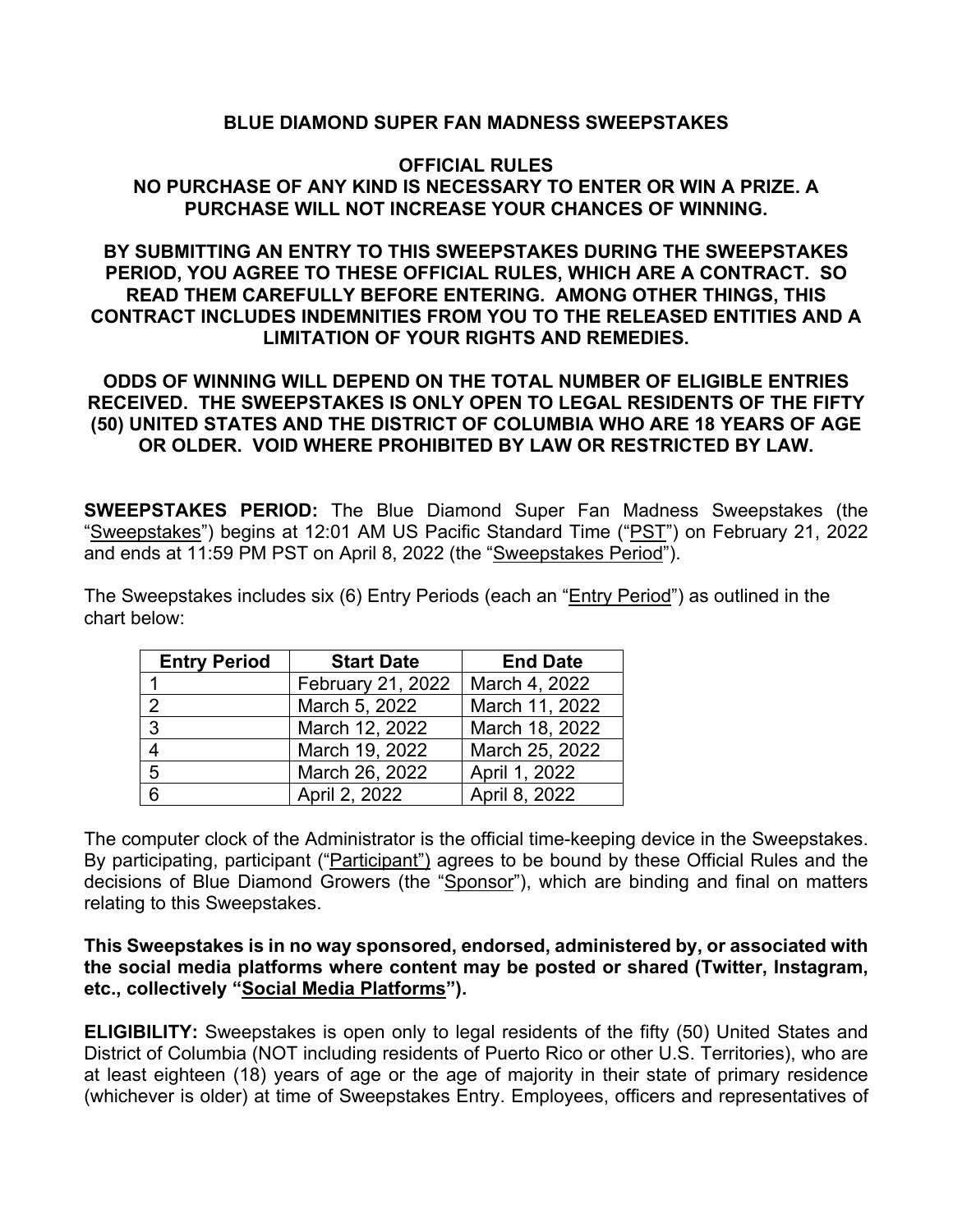the Sponsor, Southern Made Services, LLC (the "Administrator"), Fandango Loyalty Solutions, LLC ("Fandango") and each of their respective parents, affiliates, subsidiaries and web-design, advertising, marketing, fulfillment, judging and promotion agencies, or other agency involved in the administration, development, fulfillment and execution of this Sweepstakes, and their immediate family members, as defined below, of each, and those persons living in the same households, whether or not related, are not eligible to participate in the Sweepstakes. Immediate family members" shall mean parents, step-parents, children, step-children, siblings, stepsiblings, or spouses, and their respective spouses. "Household members" shall mean people who share the same residence at least three (3) months a year. Winning a Prize is contingent on fulfilling all requirements in these Official Rules. All federal, state and local laws and regulations apply. Void where prohibited or restricted. All Sweepstakes Entries are the property of the Sponsor.

**HOW TO PARTICIPATE:** During the Sweepstakes Period, there are three (3) ways to participate. **1) Entry with Purchase:** To receive one (1) entry in the Sweepstakes ("Sweepstakes Entry(ies)"), follow these directions. Purchase 6 participating Blue Diamond® Almond or Nut Thins products in one or multiple transactions at any retailer (in the US) during the Sweepstakes Period. Visit www.bdsuperfans.com (the "Website"), create an account by completing the online form or if you've already created an account, log in to your account. Submit an image of your full receipt, or a screenshot of your shipping, pickup or delivery confirmation for online purchases, with qualifying item(s) starred by April 8, 2022 for validation. Submissions are reviewed within 2-5 business days. Once your receipt has been validated, you will receive an email confirming your entry into the Sweepstakes. For each validated receipt submission, you will receive one (1) Sweepstakes Entry. **2) Alternate Means of Entry:** To receive one (1) Sweepstakes Entry without making a purchase ("AMOE Entry(ies)"), visit www.bdsuperfans2022amoe.com (the "AMOE Website"), and complete the online form to receive one AMOE Entry**.** There is a limit of one (1) Sweepstakes Entry or AMOE Entry per person/account per day during the Sweepstakes Period. **3) Bonus Entries:** You can obtain twenty (20) bonus entries per Entry Period. For each Entry Period, create an original photo that tells a personal story related to the theme and direction ("Social Media Entry") and submit it via Twitter or Instagram following the instructions below to receive ten (10) entries into the Sweepstakes. **(i) Twitter:** Create or log in to your Twitter account. Then submit your Entry and include the hashtags #BDSuperFans and #Sweepstakes to receive ten (10) Social Media Entries. **(ii) Instagram:** Create or log in to your Instagram account. Then submit your Entry and include the hashtags #BDSuperFans and #Sweepstakes to receive ten (10) Social Media Entrries.

| <b>Entry</b><br><b>Period</b> | <b>Entry Period Theme</b>                                                                                                                           |
|-------------------------------|-----------------------------------------------------------------------------------------------------------------------------------------------------|
|                               | <b>Snack Stockpile:</b> Post a photo of Participant's super flavorful Blue Diamond<br>Almond and/or Nut Thin stockpile.                             |
|                               | <b>Flash your super fan flavor personality:</b> Post a photo of a Blue Diamond<br>Almond or Nut Thin flavor that matches Participant's personality. |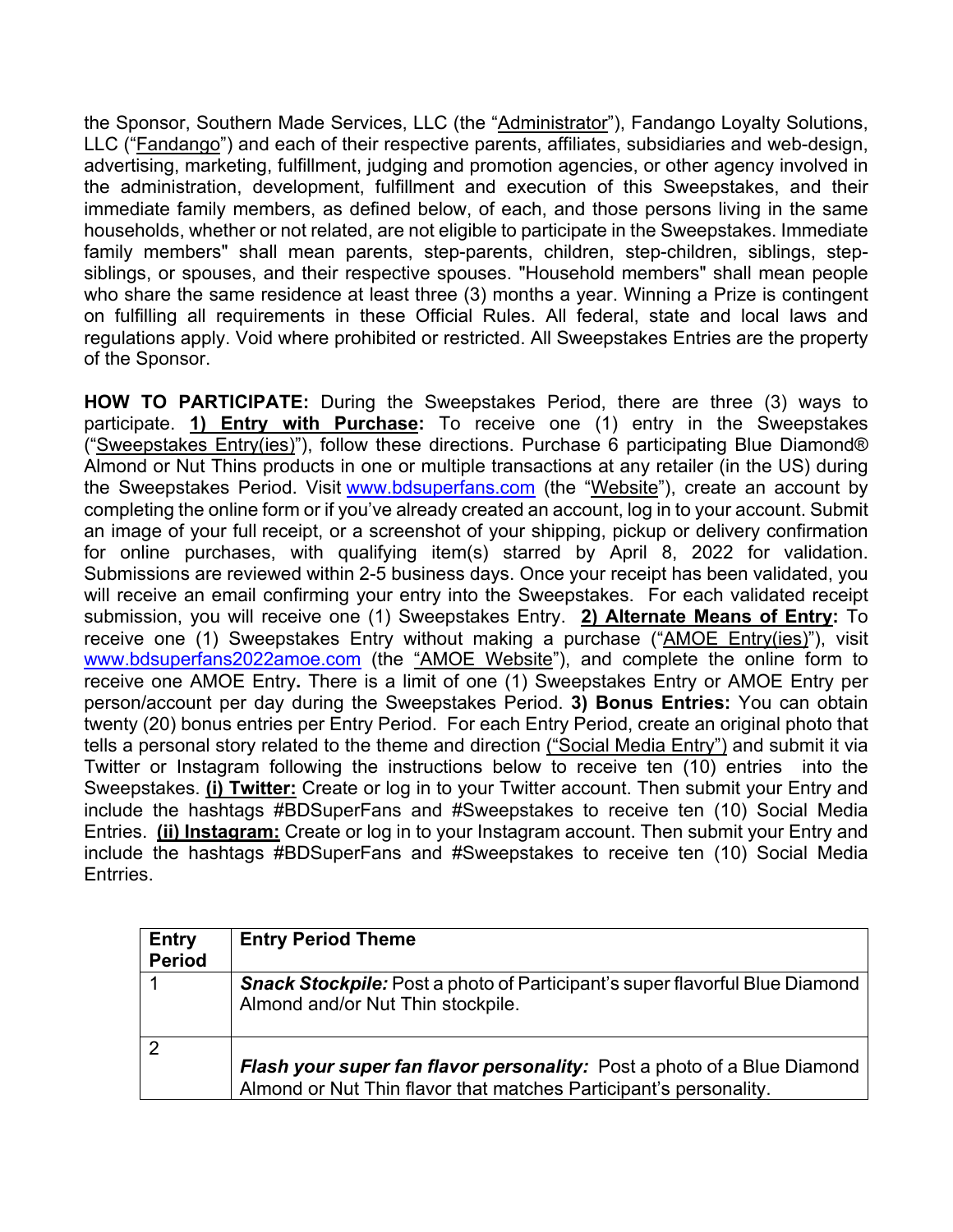| 3 | <b>Show us your on-the-go snacking style:</b> Post a photo of Participant's<br>stash of Blue Diamond Almond or Nut Thin on-the-go snacking style.                                                            |
|---|--------------------------------------------------------------------------------------------------------------------------------------------------------------------------------------------------------------|
| 4 | <b>Show us your super flavorful pre-game ritual:</b> Post a photo of<br>Participant's fave Blue Diamond Almond or Nut Thin flavor and Participant's<br>lucky team gear that is part of your pre-game ritual. |
| 5 | <b>Show us your super pro moves:</b> Post a photo of Participant balancing a<br>Blue Diamond can on their finger.                                                                                            |
| 6 | Show us your super flavorful snack match up for the final game: Post a<br>photo of Participant's favorite Blue Diamond and/or Nut Thin flavor combo.                                                         |

All qualifying Social Media Entries will be aggregated and may be published on Sponsor's website, Social Media Platforms, email newsletters, and/or any other Sponsor marketing media.

**Once a Sweepstakes Entry is submitted, it cannot be modified in any manner by Participant.** Each Sweepstakes Entry received from any person or email address in excess of the above stated limitation will be deemed void.

Each Social Media Entry will be deemed to have been submitted by one (1) Participant, regardless of the number of people who might appear in or otherwise help create a Social Media Entry. In the event of any dispute concerning the identity of a Participant, the Social Media Entry will be deemed submitted by the natural person who is the authorized holder of the transmitting user account. Sponsor's computer is the official time keeping device for the Sweepstakes. Entries generated by script, macro or other automated means and Entries by any means which subvert the entry process, in the sole discretion of Sponsor, are void. Sharing Social Media Entry(ies) on Social Media Platforms will not increase your chances of winning.

By submitting a Social Media Entry, each Participant acknowledges and agrees that Sponsor may obtain many Social Media Entries in connection with this Sweepstakes and/or other Promotions staged and/or sponsored by the Sponsor, and that such Social Media Entries may be similar or identical in theme, idea, format or other respects to other Social Media Entries submitted in connection with this Sweepstakes and/or other Promotions sponsored by the Sponsor or submitted for other reasons or other materials developed by the Sponsor. Participant waives any and all claims Participant may have had, may have, and/or may have in the future, that any Social Media Entry and/or other works accepted, reviewed and/or used by the Sponsor (or its respective designees) may be similar to his/her Social Media Entry, or that any compensation is due to Participant in connection with such Social Media Entry or other works used by Sponsor.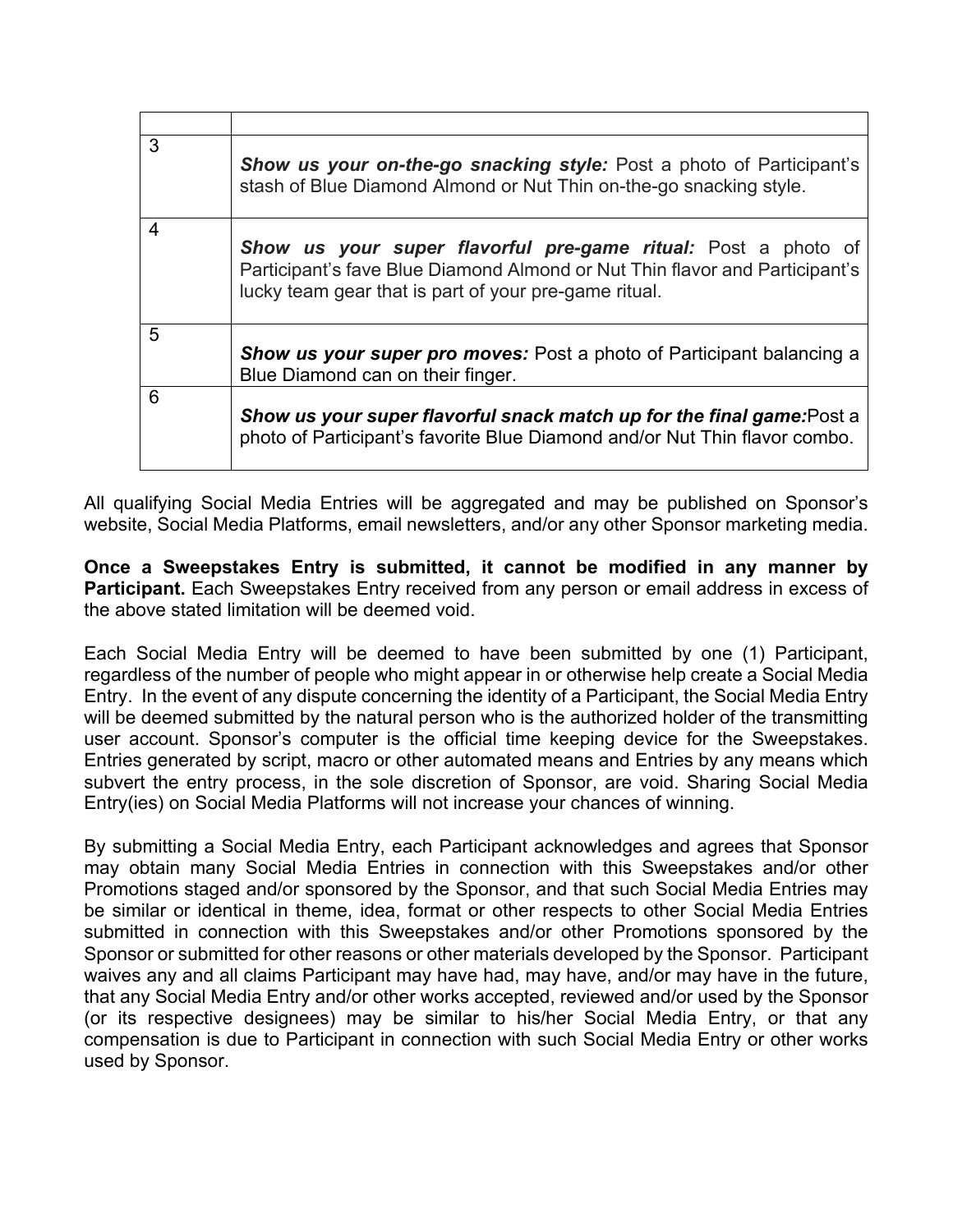By submitting a Social Media Entry, each Participant agrees to grant Sponsor and its assignees the use of Participant's name, Social Media Platform handle, biographical information, photograph, image and/or likeness for programming, advertising, publicity and promotional purposes in any and all media, now or hereafter known, worldwide and on the Internet, and in perpetuity by Sponsor and its assignees, without compensation (except to the extent prohibited by law) or additional consents and without prior notice, approval or inspection, and to execute specific written consent to such use if asked to do so. In addition, if any other persons appear in a photo or any part of a Social Media Entry, Participant agrees that prior to submitting the Social Media Entry, Participant has obtained the written consent of each such person who appears, granting Sponsor and its assignees the use of each person's name, biographical information, photograph, image and/or likeness for programming, advertising, publicity and promotional purposes in any and all media, now or hereafter known, worldwide and on the Internet, and in perpetuity by Sponsor and its assignees, without compensation (except to the extent prohibited by law) or additional consents and without prior notice, approval or inspection, and to execute specific written consent to such use if asked to do so. Sponsor reserves the right to request proof of these permissions in a form acceptable to Sponsor from any Participant at any time. Failure to provide such proof, if requested, may result in disqualification, at Sponsor's sole discretion.

By submitting a Social Media Entry, each Participant acknowledges and agrees that Sponsor reserves the right to edit or otherwise revise each Social Media Entry for any reason, including without limitation, for creative reasons, for technical reasons, etc.

Participant may not contract with, or pay for, any outside consulting firm, agency, or other service for any assistance or guidance in the creation of the Social Media Entry. The Social Media Entry must consist solely of the original work of the Participant. The Participant represents and warrants that the Social Media Entry is suitable for display or publication; it does not contain any obscene or pornographic material, it does not depict in any way any individual under 18 years of age, does not contain any defamatory statements, it does not contain words or symbols that are widely considered offensive to or hateful towards individuals of a certain race, ethnicity, religion, gender, sexual orientation or socioeconomic group, it does not include threats to any person, place, business or group, it does not contain any references to alcohol, controlled substances (including lawful marijuana use) or other unlawful activities, it does not depict or encourage dangerous or illegal activities, it does not invade the privacy or other rights of any person, firm or entity, it does not contain trademarks, logos, or trade dress (such as distinctive packaging or building exteriors/interiors) owned by third parties other than appropriate Sponsor's products or services (as referenced above), does not contain any third person's personal information, such as personal names or e-mail addresses, does not contain materials owned by third parties (including photographs, sculptures, paintings, and other works of art or images published on or in websites, television, movies or other media), does not contain materials embodying the names, likenesses, voices, or performances identifying any celebrities and/or other public or private figures, living or dead or the names, likenesses, of any individual other than Participant without their permission, does not communicate messages or images inconsistent with Sponsor's reputation, image and/or goodwill, does not violate any law or regulation; or is otherwise inappropriate, objectionable, or unsuitable for the uses contemplated in these Official Rules, as determined by Sponsor in its sole discretion.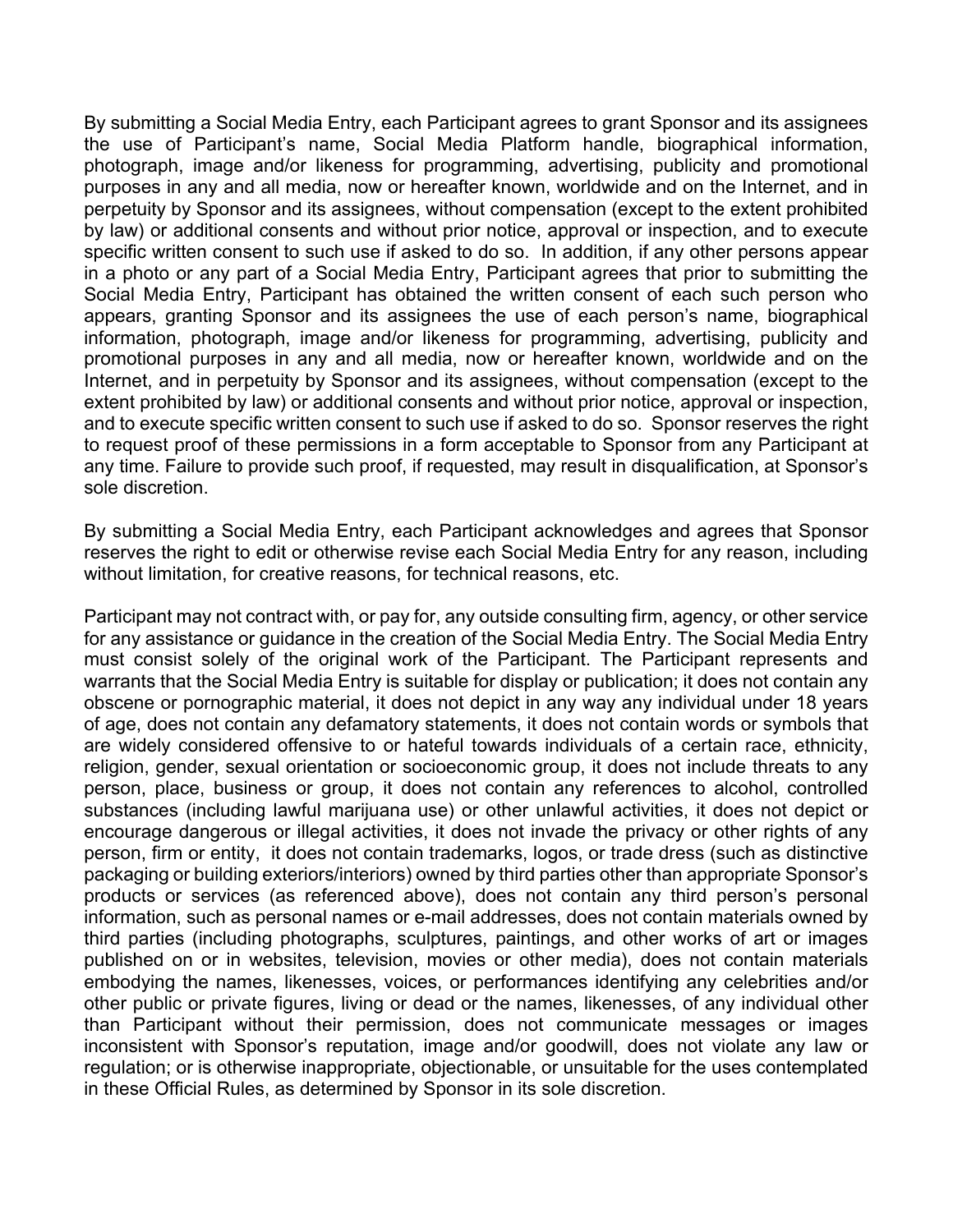All Social Media Entries may be reviewed for content; however, such review does not relieve the Participant from responsibility for compliance with all of these Official Rules. Social Media Entries that do not comply with these Official Rules or that otherwise contain prohibited, or inappropriate contents as determined by Sponsor, in its sole discretion, will be disqualified and will not be considered for any Prize. Sponsor in its sole and absolute discretion, makes the final determination as to which Entries are eligible to take part in this Sweepstakes and be considered for a Prize.

There is a limit of one (1) Sweepstakes Entry or AMOE Entry per person/account per day during the Sweepstakes Period, using only one (1) email address. One (1) Sweepstakes Entry per approved receipt submission. One (1) Social Media Entry (totaling 10 sweepstakes entries) per Social Media Platform per Entry Period. Any Entries received from any person in excess of the stated limitation, or which are incomplete, illegible, corrupted, damaged, destroyed, forged, false, lost or misdirect, will be void. Subsequent attempts made by the same individual to submit multiple Sweepstakes Entries by using multiple or false contact information or otherwise may be disqualified. There is a limit of one (1) Weekly Prize throughout the Sweepstakes Period.

To enter the Sweepstakes using a social media account you must have a Twitter or Instagram account. You may obtain an account for free by visiting www.twitter.com or www.instagram.com and following their instructions on how to create a profile and/or download the Twitter application ("Twitter") or Instagram application ("Instagram") to your mobile device and follow the prompts to create a profile from your mobile device. Please note that you must agree to comply with the Twitter Terms of Use in order to create a Twitter account and the Instagram Terms of Use in order to create an Instagram account. If you choose to submit via Twitter or Instagram on your web-enabled mobile device, data rates may apply. See your wireless service provider for details on rates and capabilities.

Any and all information provided in connection with this Sweepstakes is subject to the Sponsor's Privacy Policy available at https://www.bluediamond.com/privacy. By entering in the Sweepstakes, Participants hereby agree that the Sponsor may collect and use their personal information submitted with their Sweepstakes Entry in accordance with Sponsor's Privacy Policy. Among other things, the information Participants provide may be used to send company updates and announcements from the Sponsor concerning the company and its products. At the time of entry, Participants may be given the opportunity to opt-in to receive further communications from the Sponsor. Participants are not required to opt-in and opting in will not improve your odds of winning. For purposes of this Sweepstakes, a "day" begins at 12:01 AM PT and ends at 11:59 PM PT.

**SWEEPSTAKES WEEKLY PRIZES:** There are one hundred and twenty-eight (128) weekly prizes ("Weekly Prizes") available to be awarded. Each weekly prize winner ("Weekly Winner") will receive one (1) prize ("Prize") based on the Prize associated with their Entry Period.

• **Entry Period 1 Blue Diamond Almond Party Pack:** Sixty-eight (68) Weekly Winners will receive one (1) Blue Diamond Almond Party Pack that consist of one (1) 6 oz Wasabi can, one (1) 6 oz Honey Roasted can, one (1) 6oz Xtremes Ghost Pepper can, and one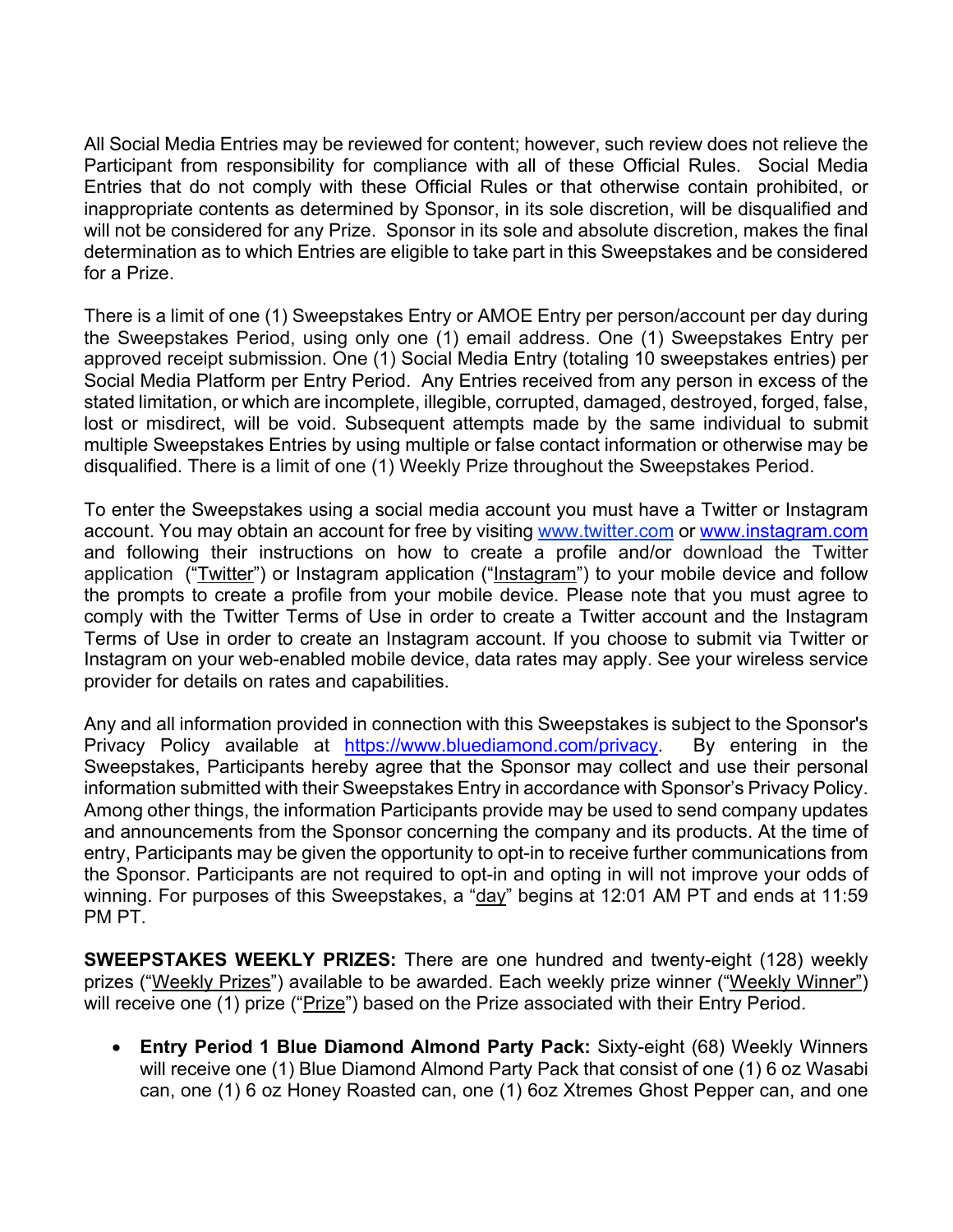(1) 4 oz Cheddar Nut Thins box. **The Approximate Retail Value ("ARV") of each Prize is \$13.96 The ARV of all Entry Period 1 Blue Diamond Almond Party Pack Prize is \$949.28.**

- **Entry Period 2 eGift Cards:** Thirty-two (32) Weekly Winners will receive one (1) \$25 eGift Card. **The ARV of each Prize is \$25. The ARV of all Entry Period 2 eGift Cards is \$800.**
- **Entry Period 3 Sports Gear Bag:** Sixteen (16) Weekly Winners will receive one (1) Sports Gear Bag. **The ARV of each Prize is \$75. The ARV of all Entry Period 3 Sports Gear Bags is \$1,200.**
- **Entry Period 4 Limited Edition Basketball Jersey:** Eight (8) Weekly Winners will receive one (1) limited edition basketball jersey. **The ARV of each Prize is \$100. The ARV of all Entry Period 4 Limited Edition Basketball Jerseys is \$800.**
- **Entry Period 5 NBA Official Ball:** Four (4) Weekly Winners will receive one (1) NBA Official Ball. **The ARV of each Prize is \$400. The ARV of all Entry Period 5 NBA Official Ball is \$1,600.**
- **Entry Period 6 Personalized Game Ball:** One (1) Weekly Winner will receive one (1) personalized game ball and one (1) \$10,000 check. **The ARV of the Entry Period 6 Personalized Game Ball and \$10,000 Prize is \$10,450.**

# **The ARV of all Sweepstakes Prizes is: \$15,799.28**

The maximum value of the Weekly Prizes set forth above represents the Sponsor's good faith determination of the maximum ARV thereof, and the actual fair market value, as ultimately determined the Sponsor, cannot be challenged or appealed. The Entry Period 6 Weekly Winner will receive from the Administrator an IRS Form 1099 (or similar) in the amount of the Weekly Prize. Weekly Prizes consist only of the elements expressly set forth above; no other elements or expenses are included in the Weekly Prizes and all such expenses are the sole responsibility of Winner. Weekly Prizes are non-transferable and no substitution will be made except as provided herein at the Sponsor's sole discretion. Sponsor reserves the right to substitute a Prize for one of equal or greater value if the designated Prize should become unavailable for any reason. The Entry Period 6 Weekly Winner and the other Weekly Winners may be referred to as "Winner(s)".

The Prize will be mailed to the mailing address (no P.O. Boxes) provided at time of winner notification or email provided at registration. Shipping in the continental United States only. Physical Prizes may take 10-12 weeks to arrive. In order to receive eGift Card, you must activate your Reward Code by 7/31/22. Once Reward Code is activated, eGift Card does not expire. If lost or stolen, cannot be replaced. No reproductions will be accepted. No cash value, except as required by law. Not valid with any other offer. Not for resale; void if sold or exchanged. eGift Card valid only in the U.S. at specified eGift Card merchants. eGift Cards cannot be used to purchase another Gift Card. eGift Cards cannot be redeemed for cash unless required by law. If the amount of your eGift Card(s) does NOT cover the total order amount, the remainder of the purchase balance can be paid with an accepted alternate form of payment. Any remaining value that is left on your eGift Card will be stored and available for your next purchase. We ask that you safeguard your eGift Card and treat your eGift Card as you would cash. Do not share your eGift Card. Administrator is not able to replace or replenish eGift Cards that are lost, stolen or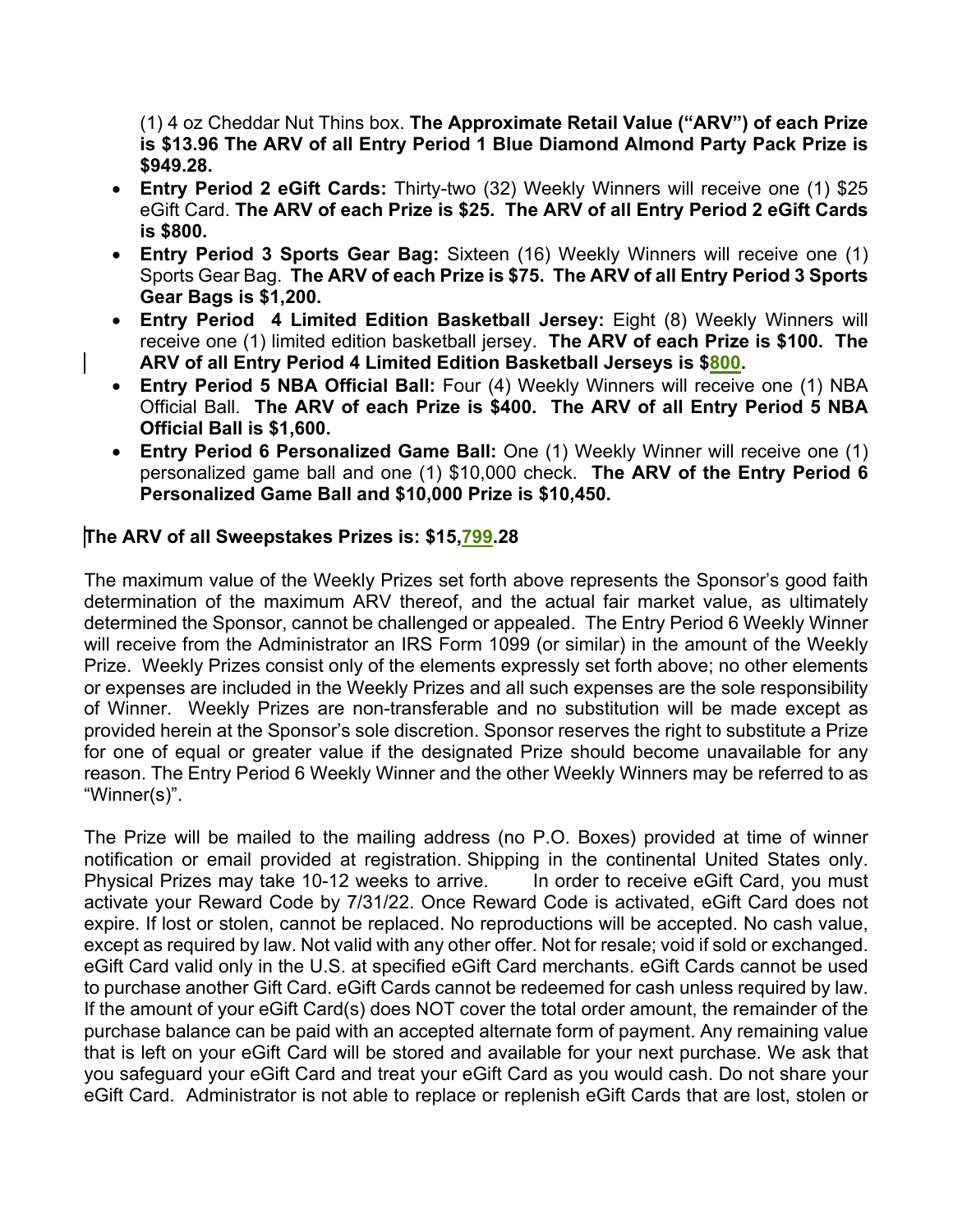used without authorization. Void where prohibited. Use of eGift Card is subject to terms and conditions as set forth by the merchant. Please visit merchant's website for terms and conditions, which are subject to change at merchant's sole discretion. The merchant referenced is not a sponsor of the Sweepstakes or affiliated with Blue Diamond Growers and Fandango. The Prize is non-assignable and non-transferable and is not redeemable for cash and no substitution will be made except as provided herein at the Sponsor's sole discretion.

Winner is responsible for all applicable federal, state, local sales and income taxes and any costs, expense(s) or fees whatsoever in connection with the Weekly Prizes not specifically provided herein. In the event that, for reasons beyond their control and not related to the Winner, the Sponsor or independent third-party company is unable to award a Weekly Prize as described in these Official Rules (including if the designated Prize should become unavailable for any reason), the Sponsor will substitute the Weekly Prize with another Prize of similar nature and equal or greater value at its sole discretion. The Weekly Prizes are non-assignable and nontransferable and is not redeemable for cash and no substitution will be made except as provided herein at the Sponsor's sole discretion.If a selected Winner is unable to accept a Prize in its entirety for any reason, the selected Winner will forfeit the Prize and the Prize may be awarded to an alternate Winner. All Entries and potential Winners are subject to verification by the Sponsor and the Administrator, whose decisions are final and binding. No compensation will be paid in lieu of a Prize.

Weekly Prizes will be awarded provided that a sufficient number of Entries are received and the Prizes are claimed in accordance with the dates and times specified above.

**SWEEPSTAKES PRIZE RANDOM DRAWING & WINNER NOTIFICATION:** Up to a total of one hundred twenty-eight (128) Weekly Prizes will be awarded over six (6) Entry Periods as specified below.

| <b>Entry</b><br><b>Period</b> | <b>Start Date</b> | <b>End Date</b> | <b>Drawing Date</b> | <b>Prizes</b>               |
|-------------------------------|-------------------|-----------------|---------------------|-----------------------------|
| 1                             | February 21, 2022 | March 4, 2022   | March 9, 2022       | 68 Almond Party Packs       |
| $\overline{2}$                | March 5, 2022     | March 11, 2022  | March 16, 2022      | 32 \$25 eGift Cards         |
| $\mathbf{3}$                  | March 12, 2022    | March 18, 2022  | Mach 23, 2022       | 16 Sports Gear Bags         |
| $\overline{4}$                | March 19, 2022    | March 25, 2022  | March 30, 2022      | 8 Limited Edition Jerseys   |
| $5\overline{5}$               | March 26, 2022    | April 1, 2022   | April 6, 2022       | <b>4 NBA Official Balls</b> |
| 6                             | April 2, 2022     | April 8, 2022   | April 13, 2022      | 1 Personalized Wilson       |
|                               |                   |                 |                     | Ball and 1 \$10,000 Check   |

Non-winning entries from one Entry Period drawing will carry over to subsequent Entry Period drawings. Odds of winning will depend on the number of Sweepstakes Entries received during the Entry Period. Winners will be selected and notified with the first drawing on March 9 2022 thereafter according to the schedule listed above of drawing dates and Prizes awarded per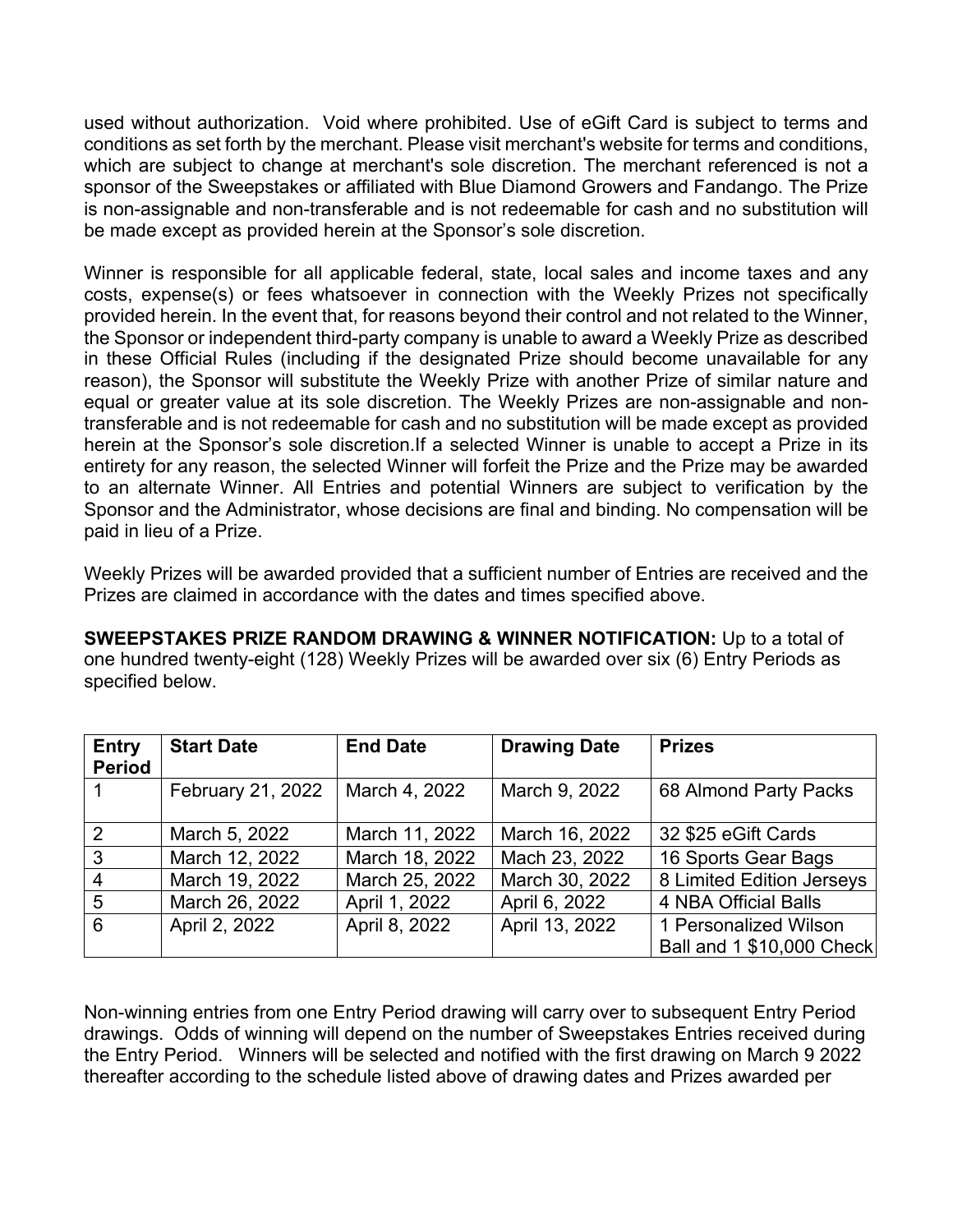Entry Period. Winners will be randomly selected under the discretion of an independent thirdparty company. Winners will be contacted via email.

Winners may be required to execute and return an affidavit of eligibility, a taxable income form, W9, a liability release and, where lawful, a publicity release within three (3) days of date of issuance of email notification of potential win. If such documents are not returned within the specified time period, Prize notification is returned as undeliverable, the Sponsor or its agent is unable to contact a potential Winner or a potential Winner is not in compliance with these Official Rules, Prize will be forfeited and, at the Sponsor's discretion, an alternate Winner may be selected. The Sponsor reserves the right not to award a Weekly Prize in the event the Sponsor is unable to identify and confirm a Winner.

**GENERAL CONDITIONS:** Sweepstakes qualification is determined when receipt image is submitted to the Website for receipt validation, when a request for an AMOE Entry has been received or when photos are posted on Social Media Platforms. Proof of identity and/or residence reasonably satisfactory to the Sponsor and/or the Administrator may be required to verify eligibility. The Sponsor and the Administrator have the right to determine Sweepstakes eligibility in their discretion; all decisions concerning Sweepstakes eligibility are final. Any effort to circumvent the Sweepstake's limits, requirements or other terms (including, but not limited to, providing fictitious information or concealing identity or location) voids submissions and disqualifies person from participating in the Sweepstakes.

By participating, Participants accept and agree to: (i) be bound by these Official Rules, all applicable laws, and the decisions of the Sponsor, which shall be final and binding in all matters; (ii) waive any rights to claim ambiguity with respect to the Official Rules; and (iii) waive all of his/her rights to bring any claim, action, or proceeding against any of the Released Parties (as defined below). Released Parties (as defined below) are not responsible or liable for Sweepstakes Entries that are entered by other than human means (such as by an automated computer program or any non-human mechanism, entity, or device), in excess of the stated limit, or for Sweepstakes Entries that are late, forged, destroyed, lost, misplaced, stolen, misdirected, tampered with, incomplete, deleted, damaged, garbled, or otherwise not in compliance with these Official Rules, and all such Sweepstakes Entries will be disqualified, or for emails or other errors or difficulties of any kind whether human, technical, electronic, mechanical, network, seeding, computer, typographical, printing or otherwise relating to or in connection with the Sweepstakes, including, without limitation, errors or difficulties which may occur in connection with the administration of the Sweepstakes, the processing of Prize redemptions, emails, Sweepstakes Entries, the announcement of the Winner, or in any Sweepstakes-related materials. Released Parties are also not responsible for any incorrect or inaccurate information, whether caused by Website users, tampering, hacking, or by any equipment or programming associated with or utilized in the Sweepstakes. Released Parties are not responsible for injury or damage to Participant's or to any other person's computer related to or resulting from participating in this Sweepstakes or downloading materials from or use of the Website. Persons who tamper with or abuse any aspect of the Sweepstakes or who are in violation of these Official Rules, as solely determined by the Sponsor, will be disqualified and all associated Sweepstakes Entries will be void. Should any portion of the Sweepstakes be, in the Sponsor's sole opinion, compromised by non-authorized human intervention or other causes which, in the sole opinion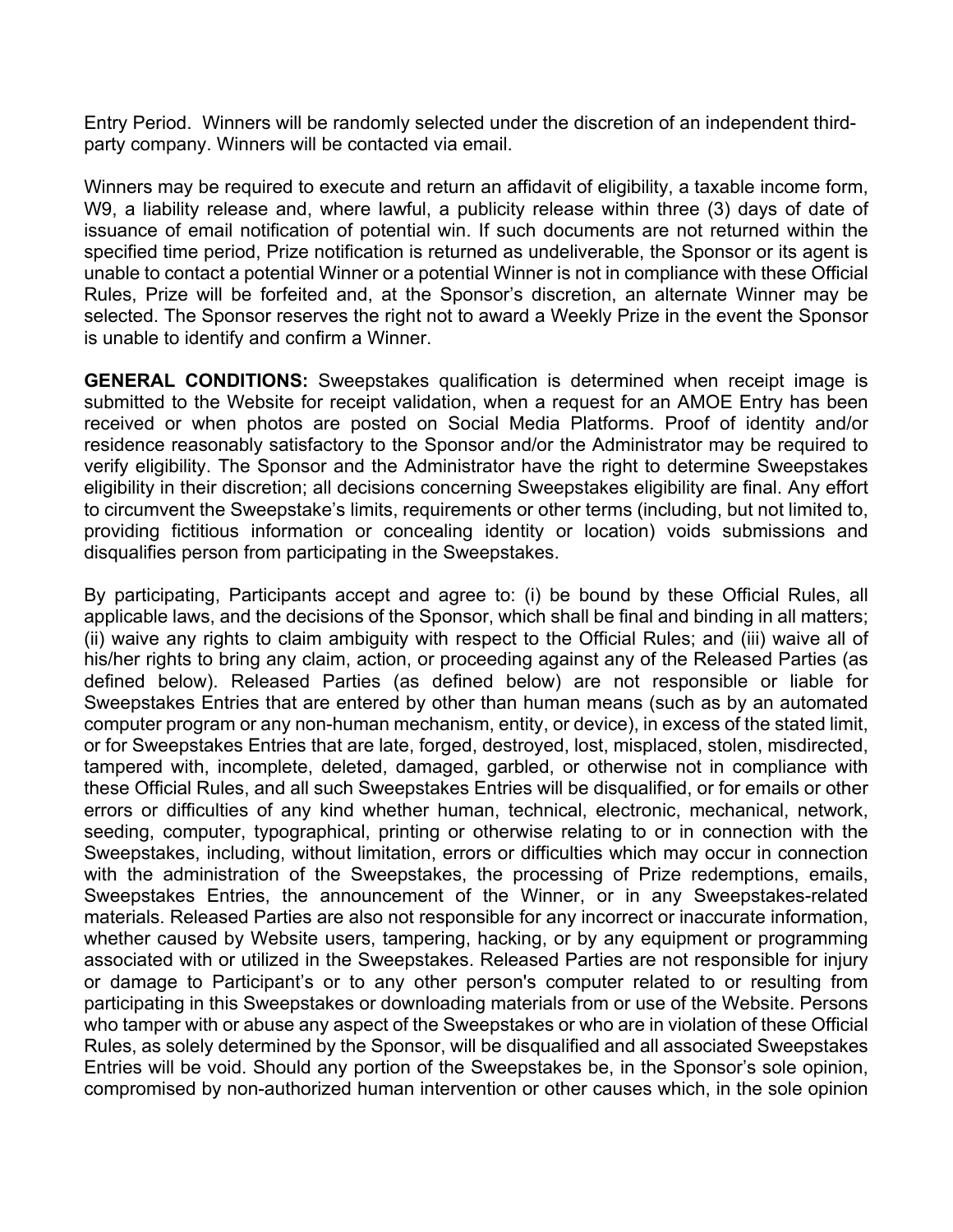of the Sponsor, corrupt or impair the administration, security, fairness or proper play or submission of Sweepstakes Entries, the Sponsor reserves the right at its sole discretion to suspend, modify or terminate the Sweepstakes. If terminated, at its discretion, the Sponsor reserves the right to select the potential Prize Winner from all eligible, non-suspect Prize claims received prior to action taken or as otherwise deemed fair and appropriate by the Sponsor. In no event will the Released Parties be liable for more than the stated number of Prizes in these Official Rules. CAUTION: ANY ATTEMPT BY AN INDIVIDUAL TO DELIBERATELY DAMAGE THE WEBSITE OR UNDERMINE THE LEGITIMATE OPERATION OF THE SWEEPSTAKES MAY BE A VIOLATION OF CRIMINAL AND CIVIL LAWS, AND SHOULD SUCH AN ATTEMPT BE MADE, THE SPONSOR RESERVES THE RIGHT TO DISQUALIFY SUCH INDIVIDUAL AND SEEK ANY AND ALL REMEDIES AVAILABLE FROM ANY SUCH INDIVIDUAL TO THE FULLEST EXTENT PERMITTED BY LAW. Participants, by participating, agree that the Sponsor, the Administrator, Fandango and each of their respective parents, affiliates, subsidiaries and advertising and Sweepstakes agencies and promotional partners and all of their respective officers, directors, employees, shareholders, representatives and agents (collectively, "Released Parties") will have no liability whatsoever for, and shall be held harmless by Participants against, any liability, for any injuries, losses or damages of any kind, including death, to persons, or property resulting in whole or in part, directly or indirectly, from acceptance, possession, misuse or use of a Prize (including any travel or activity related thereto) or participation in this Sweepstakes. Each Prize is offered and provided "as is" with no warranty or guarantee by the Sponsor, either express or implied. Any and all warranties and/or guarantees on the Prizes (if any) are subject to the issuer's/manufacturer's terms therefore, and Winner agrees to look solely to such issuers/manufacturer(s) for any such warranty and/or guarantee. By participating in the Sweepstakes, each potential winner and each Winner acknowledges that the Released Parties have not and will not obtain or provide insurance of any kind relating to the Prizes. Neither the Administrator, Fandango or any of their respective parents, affiliates, and subsidiaries are a sponsor or co-sponsor of this Sweepstakes. Each Winner, by acceptance of a Prize, except where legally prohibited, grants permission for the Sponsor and its designees to use his/her name, address (city and state), photograph, voice and/or other likeness (and that of their Guest) and Prize information for advertising, trade and promotional purposes without further compensation, in all media now known or hereafter discovered, worldwide in perpetuity, without notice or review or approval. In case of dispute as to the identity of any Participant, entry will be declared made by the Authorized Account Holder of the email address submitted at time of entry and he/she must comply with these Official Rules. "Authorized Account Holder" is defined as the natural person who is assigned an email address by an Internet access provider, online service provider, or other organization (e.g., business, educational, institution, etc.) responsible for assigning email addresses or the domain associated with the submitted email address.

**INDEMNITY:** Participants agree to release, indemnify, defend, and hold harmless the Released Parties from any and all liability (including, but not limited to, liability for any property loss, damage, personal injury, bodily injury, death, loss, expense, accident, delay, inconvenience or irregularity), costs and expenses (including without limitation, reasonable outside attorney's fees) arising out of or relating in any way to: (a) your participation or inability to participate in the Sweepstakes, (b) typographical errors in the Official Rules or any promotional materials, (c) acceptance or possession, defects in, use, misuse or inability to use an Prize (or any component thereof), (d) any change by any company or any other person providing any of the components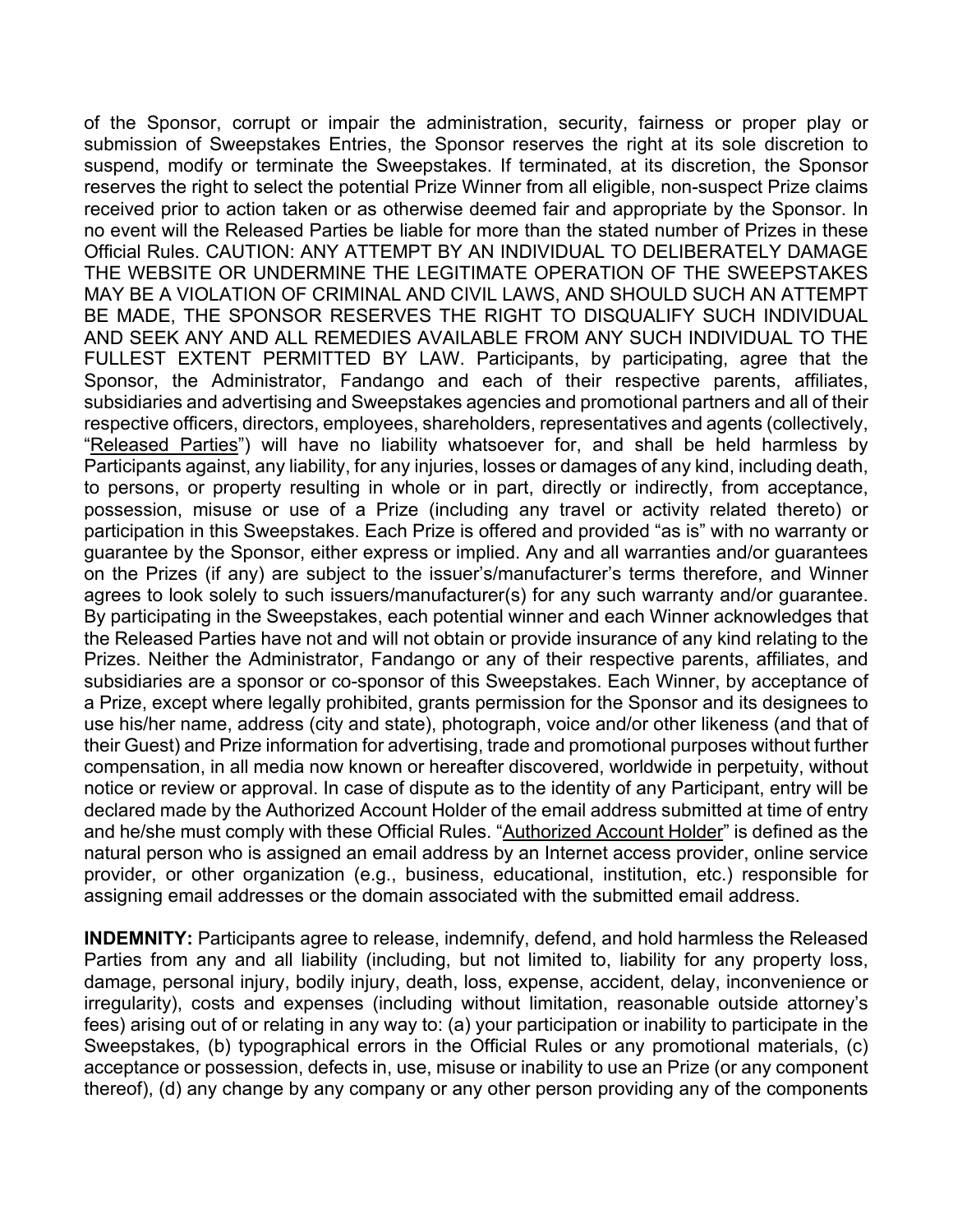of a Prize due to reasons beyond any of the Released Parties' control or as otherwise permitted hereunder, (e) any interruptions in or postponement, cancellation, or modification of the Sweepstakes, (f) human error, (g) incorrect or inaccurate transcription, receipt or transmission of any part of the Sweepstakes Entry (including, without limitation, the entry information or any parts thereof), (h) any technical malfunctions or unavailability of the Sweepstakes site or any telephone network, computer online system, computer dating mechanism, computer equipment, software, or internet service provider utilized by any of the Released Parties or by you, (i) interruption or inability to access the Sweepstakes, any Sweepstakes-related web pages, or any online service via the internet due to hardware or software compatibility problems, (j) any damage to your (or any third person's) computer and/or its contents related to or resulting from any part of the Sweepstakes, (k) any lost/delayed data transmissions, omissions, interruptions, defects, and/or any other errors or malfunctions, (l) any wrongful, negligent, or unauthorized act or omissions on the part of any of the Released Parties, or any of their agents or employees, or (m) any other cause, condition or event whatsoever beyond the control of any one or more of the Released Parties. Each Winner hereby acknowledges that the Released Parties have neither made nor are in any manner responsible or liable for any warranty, representation or guarantee, express or implied, in fact or in law, relative to any Prize or component thereof, including any express or implied warranties provided by any of the Prize suppliers associated with this Sweepstakes.

Participants assume all liability for an injury or damage caused, or claimed to be caused, by participation in this Sweepstakes, use of the Website, or the acceptance, receipt, or use of any Prize or Prize component. Participants further agree that in any cause of action, the Released Parties' liability will be limited to the cost of entering and participating in the Sweepstakes, and in no event shall the Released Parties be liable for attorney's fees.

**BINDING ARBITRATION:** Except where required by law, Participants and the Sponsor waive all rights to trial in any action or proceeding instituted in connection with these Official Rules or the Sweepstakes (including any activity related thereto). Any controversy or claim arising out of or relating to these Official Rules or the Sweepstakes shall be settled by binding arbitration in accordance with the commercial arbitration rules of the American Arbitration Association. Any such controversy or claim shall be arbitrated on an individual basis and shall not be consolidated in any arbitration with any claim or controversy of any other party.

**CHOICE OF LAW AND JURISDICTION:** All federal, state and local laws and regulations apply. Void where prohibited by law. All issues and questions concerning the construction, validity, interpretation and enforceability of these Official Rules, or the rights and obligations of any Participant and the Sponsor in connection with the Sweepstakes, shall be governed by, and construed in accordance with, the substantive laws of the state of California without giving effect to any choice of law or conflict of laws rules (whether of California or any other jurisdiction), which would cause the application of the laws of any jurisdiction other than California. Any action seeking legal or equitable relief arising out of or relating to the Sweepstakes or these Official Rules shall be brought only in the courts of the State of California. You hereby irrevocably consent to the personal jurisdiction of said courts and waive any claim of forum non-convenience or lack of personal jurisdiction they may have.